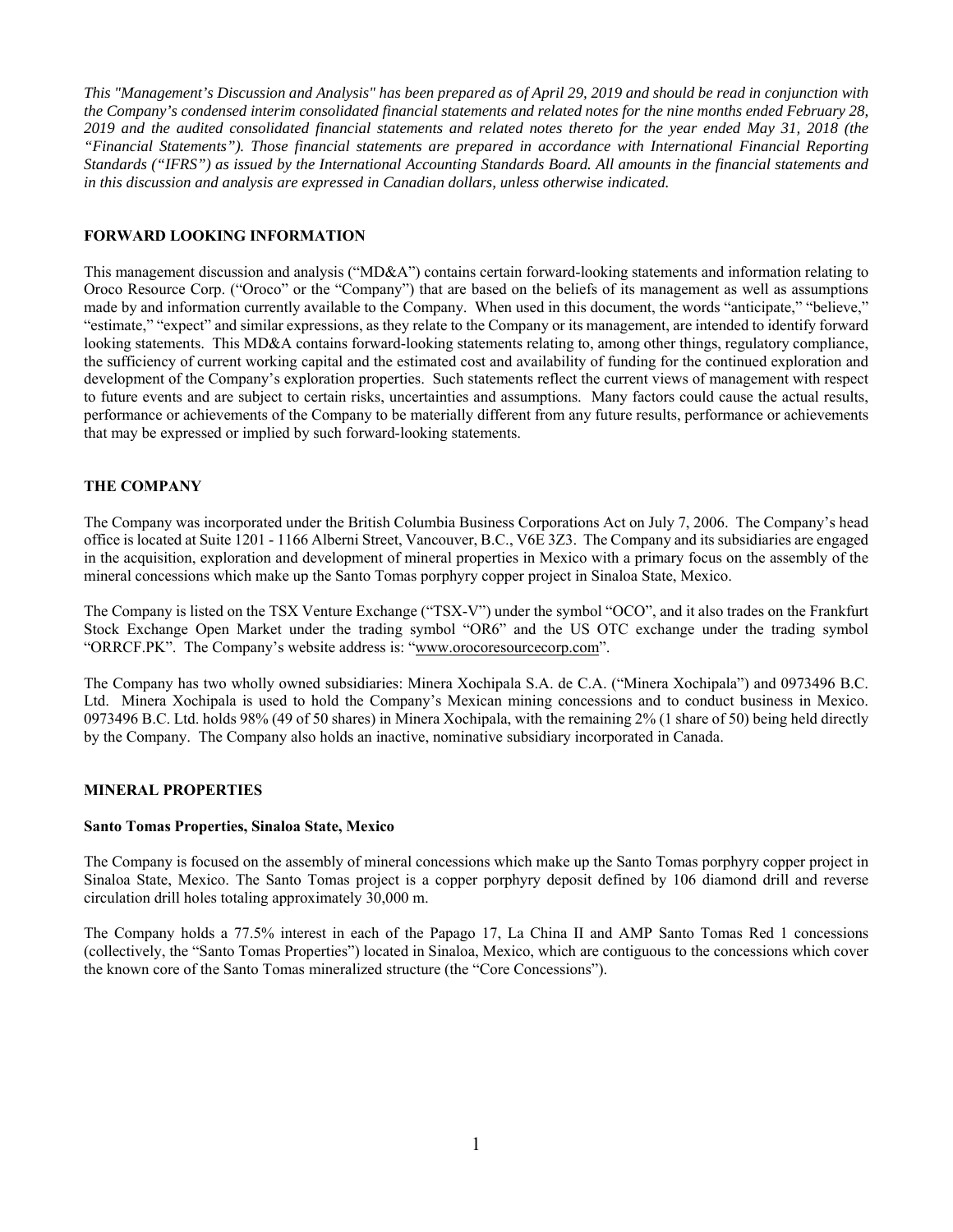## **MINERAL PROPERTIES** (cont'd…)

## **Santo Tomas Properties, Sinaloa State, Mexico** (cont'd…)

The AMP Santo Tomas Red 1 and La China II concession had previously been cancelled for reason of failure to pay tax arrears. However, the vendor has stated that the notices of deficiency and of cancellation were not properly served upon it as required by applicable laws and regulations. The vendor has filed appeals of the cancellations and is confident that the appeals will be successful. The Company's Mexican legal counsel has confirmed that failure to properly serve the notices provides valid legal grounds to have the cancellation nullified and the AMP Santo Tomas Red 1 and La China II concessions re-instated. The Company's interest in the AMP Santo Tomas Red 1 and La China II concessions were acquired for a total cash payment of \$40,544 (MXN\$600,000). The appeal of the cancellation of the AMP Santo Tomas Red 1 concession was successful and the concession has been reinstated to good standing. The Company is expecting the decision on the appeal of the cancellation of the La China II concession in the near future.

The interest in the Papago 17 application was acquired for a cash payment of \$6,703 (MXN\$100,000) and the issuance of 2,000,000 common shares, valued at \$240,000.

Pursuant to an option agreement dated September 27, 2018 between the Company, Altamura Copper Corp. ("Altamura"), a British Columbia company, and the shareholders of Altamura other than the Company (the "Other Altamura Shareholders"), Oroco holds an option (the "Altamura Option") to acquire all of the Other Shareholders' shares of Altamura (the "Altamura Shares") in consideration for 39,800,000 common shares of the Company. The Altamura Option has a three year term. In consideration for the granting of the Altamura Option, Oroco also entered into a loan agreement with Altamura to advance (the "Advances"), for working capital purposes, an aggregate amount of up to US\$600,000, of which US\$320,426 has already been advanced to Altamura. Each individual Advance is subject to the approval of Oroco. The Company holds a 13% equity interest in Altamura. An officer of the Company and a private company owned by the spouse of a director and officer of the Company are also shareholders of Altamura. The Company and Altamura have no common directors, officers or control persons.

Altamura holds an indirect 50% interest in Compania Minera Ruero, S.A. de CV. ("CMR"), the registered owner of the Core Concessions, and an option to acquire for US\$16,000,000, all of the direct and indirect interest that the holder of the other 50% of CMR has in the Core Concessions, wherever that ownership interest resides (the "CMR Option"), subject to a 1% net smelter royalty (the "CMR Option NSR"), one-half of which may be bought back for US\$2,000,000. Altamura's interest is subject to net smelter royalties of 1.5% in favour of ATM Mining Corp., a company owned by the spouse of the Company's president, Craig Dalziel, and an arm's-length third party (the "Altamura NSR"). One-half percent (0.5%) of the Altamura NSR will be cancelled if a net smelter royalty is granted pursuant to the exercise of the CMR Option, with the result that the Core Concessions will, upon the buy-back of half of the CMR Option NSR, be subject to a maximum 1.5% net smelter royalty.

Altamura also holds a 99% interest in Xochipala Gold S.A de C.V. ("XG"). XG holds an un-registered, contractual right to a 100% interest in the Core Concessions. Altamura's interest in XG will be reduced upon successful registration of its interest in the Core Concessions, which at the current level of investment would be to 65%. Altamura's interest in XG thereafter may be increased in stages to 90%, by funding up to \$30,000,000 in property related expenditures, with no minimum funding obligations. XG's interest in the Core Concessions is subject to agreements with third parties granting these parties a nonregisterable, contractual, aggregate 15% interest in the Core Concessions, dilutable in stages down to 10% by the same \$30,000,000 funding in property related expenditures, with no minimum funding obligations. Consequently, upon the funding of up to \$30,000,000 in property related expenditures, Altamura will hold up to an 81% net interest in the Core Concessions.

| <b>Total Investment</b>           | \$1,000,000       | \$3,000,000 | \$10,000,000 | \$20,000,000 | \$30,000,000 |  |
|-----------------------------------|-------------------|-------------|--------------|--------------|--------------|--|
|                                   |                   |             |              |              |              |  |
| Concession interest via XG equity |                   |             |              |              |              |  |
| Altamura                          | 56.7%             | 64.7%       | 72.9%        | 77.6%        | 81.0%        |  |
| Other                             | 28.3%             | 21.6%       | 14.6%        | $11.1\%$     | $9.0\%$      |  |
| Third party contractual interest  |                   |             |              |              |              |  |
| Third parties                     | 13.7%<br>$15.0\%$ |             | $12.5\%$     | $11.3\%$     | $10.0\%$     |  |
|                                   |                   |             |              |              |              |  |
| 100%<br>100%<br><b>Total</b>      |                   | 100%        | 100%         | 100%         |              |  |

Following registration of title to the Core Concessions to XG, Altamura's net interest in the Core Concessions to result from further funding of property related expenditures: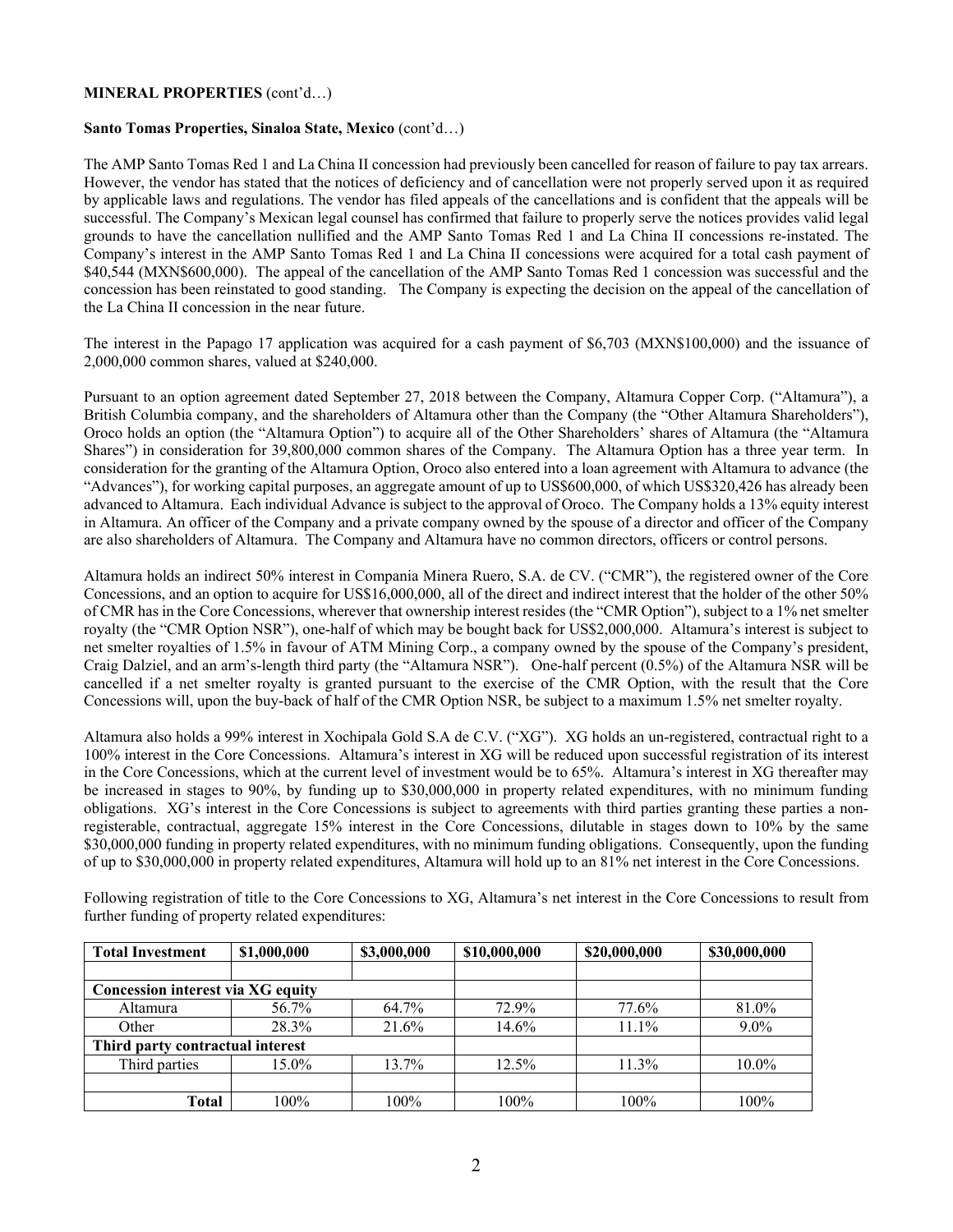## **MINERAL PROPERTIES** (cont'd)

## **Santo Tomas Properties, Sinaloa State, Mexico** (cont'd)

In furtherance of its land assembly process, which involved numerous legal challenges, and the acquisition of its interest in the Core Concessions, Altamura agreed to pay certain contingency fees totaling up to US\$7,700,000, of which US\$600,000 is payable six months after the registration of XG's concession rights, and up to US\$7,100,000 is payable upon the sale, as a final disposition, of Altamura's interest in the Core Concessions to a third party. This sale contingent obligation of up to US\$7,100,000 is comprised of two components, the first being 10% of such sale proceeds to a maximum of US\$3,600,000, inclusive of the first US\$600,000, and, the second being 1.5% of such proceeds to a maximum of US\$4,100,000 (including up to US\$1,000,000 payable to David Rose, an officer of the Company).

The registration of XG's contractual rights to the Core Concessions is impeded by a 2016 judgment (the "Judgment") of the Thirteenth Civil Court of Mexico City from a claim by Aztec Copper Corp. ("Aztec") and its Mexican subsidiary, Prime Aztec Mexicana, S.A. de C.V., against CMR, Fierce Investments Ltd. ("Fierce"), and Ruero International Ltd. ("Ruero"). The Company's management and Mexican legal counsel are confident, after an extensive and thorough review, that the Judgment is unenforceable, that its subject contract is not registerable as it does not comply with Mexican constitutional, legal and regulatory requirements, that the dispute will be resolved favourably, and that title to the Core Concessions will be registered to XG.

Pursuant to an agreement dated April 9, 2019, Altamura has also acquired an exclusive option (the "Aztec Share Option") to purchase 40,000,000 common shares (the "Aztec Shares") of Aztec held by Fierce at any time within the next three years. The Aztec Shares constitute the primary consideration paid by Aztec in the transaction which was the basis of the claim that resulted in the Judgement. The Aztec Shares are expected to represent approximately 82% of the currently issued and outstanding equity of Aztec. Fierce is currently taking legal action in Arizona, the jurisdiction of Aztec's incorporation and residence, to secure its ownership rights in the Aztec Shares.

Pursuant to an agreement dated September 27, 2018 (the "Advances Conversion Agreement") between the Company and Altamura, in the event the Company does not exercise the Altamura Option, the Company may convert the Advances into common shares of Altamura at a price of US\$0.057 per share at any time during the six month period following the expiry of the Altamura Option, if not exercised. The Advances Conversion Agreement supersedes and replaces the September 26, 2017 agreement between the Company and Altamura, as amended, pursuant to which the Company held the option to purchase up to 3,500,000 common shares of Altamura at a price of US\$0.057 per share and to pay for such shares from the Advances.

The Company incurred \$462,184 in deferred exploration expenditures on the Santo Tomas Properties during the nine months ended February 28, 2019.

#### **Xochipala Property, Guerrero State, Mexico**

The Xochipala Property, comprised of the Celia Gene (100 ha) and the contiguous Celia Generosa (93 ha) concessions, is located in the Municipality of Eduardo Neri, Guerrero, Mexico at the southern end of the Guerrero Gold Belt (the "GGB"). This region encompasses a northwest trend of intrusions with associated gold bearing iron skarn deposits. The GGB is currently the focus of aggressive exploration, delineation, development, and mining by a number of mining companies who have to date delineated gold reserves and measured and indicated resources in excess of 20 million ounces. The discovery of these deposits, beginning in the late 1980s, has led to the development of a predictable exploration model along the trend of the GGB.

The gold mineralization in each of these deposits is found in the contact (skarn) area between felsic to intermediate intrusives and the overlying calcareous sediments. Each of these deposits has a geophysical signature consisting of a strong high magnetic anomaly caused by iron mineralization in the endoskarn (skarn in the intrusive) and exoskarn (skarn in the sediments) in the contact zone between the intrusive and the overlying sediments. All of the major gold deposits in the GBB are hosted in extensive mineralized endoskarn and exoskarn zones associated with similar geological conditions. The Xochipala Property has geological characteristics similar to the known deposits, including the existence of a strong magnetic signature and areas of endoskarn and exoskarn.

The Xochipala Property, which is surrounded by concessions owned by Goldcorp Inc., lies approximately four kilometres southeast of Goldcorp.'s Los Filos mine, just one kilometre from the town of Xochipala and 30 kilometres by good paved road from the state capital of Chilpancingo. The area is well served by a network of local roads. The district is served with hydroelectric power from the Caracol Dam and water is locally available.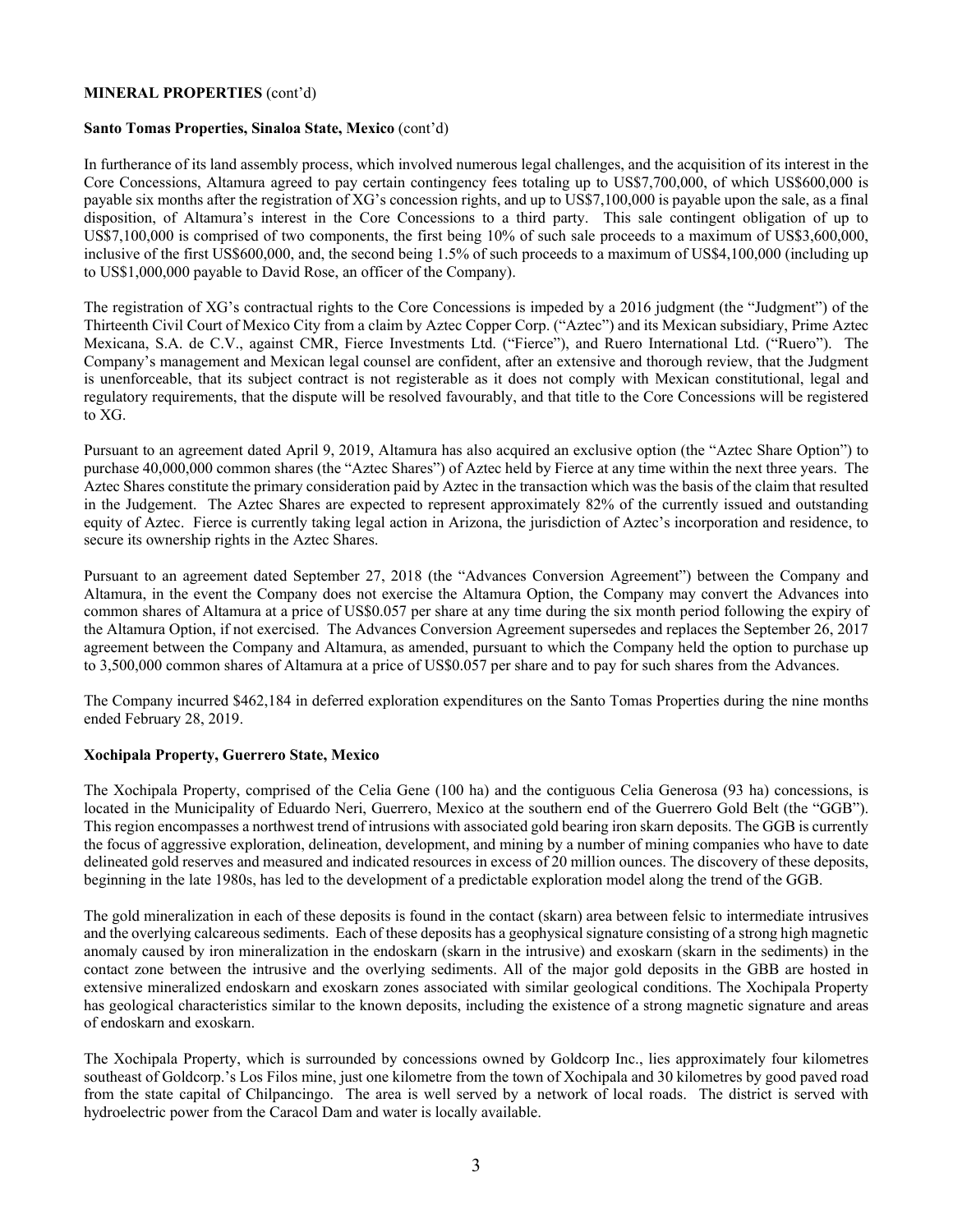## **MINERAL PROPERTIES** (cont'd)

## **Xochipala Property, Guerrero State, Mexico** (cont'd)

During 2014 the Company conducted an exploration program consisting of mapping; road cuts, outcrop chip sampling, and confirmed location of infrastructure, historic showings, and drill holes. The focus of the mapping and sampling program is the extensive areas of marbleized limestones (exoskarns) and highly altered, ferruginous intrusives (endoskarns) that have been identified on the property and which are indicative of potential mineralization in the vicinity of the two kilometres of identified contact zone. Preliminary mapping and assay results indicate that high grade gold mineralization exists at the Xochipala Property in the endoskarn and exoskarn. The Company continues to assess the appropriate next stage of exploration.

The Company incurred \$33,677 in deferred exploration expenditures on the Xochipala Property during the nine months ended February 28, 2019.

## **Salvador Property, Guerrero State, Mexico**

The Salvador Property is a 100 hectare mining concession 100% owned by Minera Xochipala which lies approximately 25 kilometers to the west of the Xochipala Property and approximately 30 kilometers west of Chilpancingo, Guerrero. The Salvador property also hosts skarn mineralization associated with felsic intrusions similar to mineralization in the known ore deposits in the area.

The Company did not conduct exploration on the Salvador Property during the nine months ended February 28, 2019.

## **CERRO PRIETO ROYALTY**

Pursuant to the sale of the Company's interest in the Cerro Prieto Property to Goldgroup in fiscal 2013, Goldgroup agreed to pay to the Company a production royalty (the "Production Royalty") quarterly in arrears. The Production Royalty, payable for each month in which the monthly average of the daily PM London gold fix is in excess of US\$1,250 per ounce, is calculated at the rate of 20% of the dollar value of that excess for each ounce of gold produced from the property during that month, to a maximum royalty of US\$90 per ounce. This Production Royalty will be payable for each and every ounce of the greater of:

- i) the first 90,000 ounces of gold produced from the Property; and
- ii) all ounces of gold produced from the Property until the completion of five full years of commercial production, which period commenced on March 1, 2014.

During the nine months ended February 28, 2019, the Company accrued or received \$270 (2018 - \$103,795) in royalty revenue.

#### **RESULTS OF OPERATIONS**

For the nine months ended February 28, 2019, the Company recorded a loss from continuing operations of \$1,183,619 (2018 - \$1,094,101) for \$0.01 per share (2018 - \$0.01 per share). The Company has no income producing assets. The Company reported royalty revenues during the period from the Cerro Prieto Property. The Company is considered to be in the acquisition and exploration stage.

The Company is focused on the assembly of mineral concessions which make up the Santo Tomas porphyry copper project in Sinaloa State, Mexico. The Company will continue with the exploration of the Xochipala Property and the search for other resource assets and other business opportunities.

For the nine months ended February 28, 2019, the Company recorded operating expenses of \$1,127,251 (2018 - \$1,203,112), which included consulting fees of \$83,631 (2018 - \$47,025), management and directors fees of \$203,500 (2018 - \$184,000), professional fees of \$212,075 (2018 - \$192,490), and share-based payment of \$331,103 (2018 - \$144,059) pursued the assembly of mineral concessions which make up the Santo Tomas porphyry copper project and the advancement of its Xochipala Property.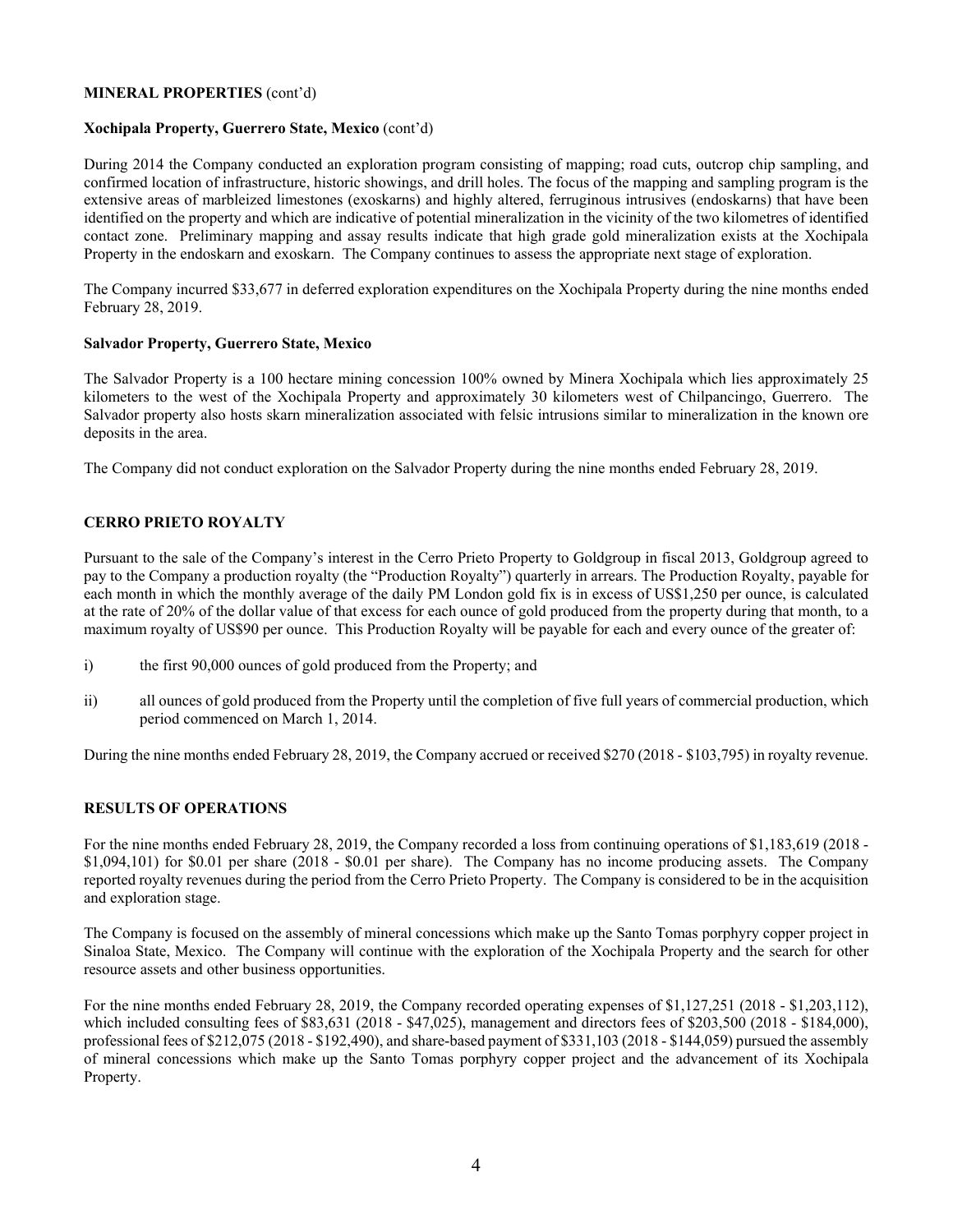## **SELECTED QUARTERLY RESULTS**

| Quarter                | <b>Feb 28,</b><br>2019 | <b>Nov 30,</b><br>2018 | Aug 31,<br>2018 | <b>May 31,</b><br>2018 | Feb 28.<br>2018 | <b>Nov 30,</b><br>2017 | Aug 31,<br>2017 | <b>May 31,</b><br>2017 |
|------------------------|------------------------|------------------------|-----------------|------------------------|-----------------|------------------------|-----------------|------------------------|
| Operating<br>loss      | \$392,480              | \$457,443              | \$277,328       | \$305,090              | \$299,735       | \$412,207              | \$491,170       | \$314,600              |
| Other items            | \$11.161               | \$14,452               | \$30,755        | \$(21,950)             | \$(52,749)      | \$(46,021)             | \$(10,241)      | \$(14,991)             |
| Loss for<br>the period | \$403.641              | \$471,895              | \$308,083       | \$283,140              | \$246,986       | \$366,186              | \$480,929       | \$299,609              |
| Loss per<br>share      | \$0.00                 | \$0.01                 | \$0.00          | \$0.00                 | \$0.00          | \$0.00                 | \$0.01          | \$0.00                 |
| Total assets           | \$2,944,722            | \$3,087,058            | \$2,696,911     | \$2,944,342            | \$2,126,67      | \$2,063,26<br>4        | \$2,673,39      | \$2,984,20             |
| Total<br>liabilities   | \$401,077              | \$377,895              | \$343,418       | \$310,302              | \$293,179       | \$265,387              | \$192,902       | \$213,650              |

The most recent quarter was consistent with the prior quarter. There have been no significant changes in operations.

# **LIQUIDITY AND CAPITAL RESOURCES**

As at February 28, 2019, the Company had working capital of \$85,389 as compared with \$679,118 at the year ended May 31, 2018.

As at February 28, 2019, the Company held marketable securities of \$401,444, which included 5,601,250 shares of Goldgroup (the "Goldgroup Shares") valued at \$308,069.

During the nine months ended February 28, 2019, the Company issued 3,750,000 units at a price of \$0.20 per unit by way of a private placement for total proceeds of \$750,000, with each unit consisting of one common share and one-half of one share purchase warrant. Each whole share purchase warrant will entitle the holder to acquire an additional common share at a price of \$0.32 per common share, for a period of 18 months from the date of issue. The Company paid a total of \$18,223 in cash for fees. The Company also issued 250,000 common shares, pursuant to the exercise of warrants, for proceeds of \$40,000.

# **OUTLOOK**

The Company has as its main assets the Altamura Option, Santo Tomas Properties, the Xochipala Property, 5,601,250 shares of Goldgroup and 5,950,000 common shares of Altamura, representing 13% of its equity, at a cost of \$451,073 and, it holds an option to, in the event that the Company does not exercise the Altamura Option, convert advances from the Company into shares of Altamura (the "Share Option") at a price of US\$0.057 per share for a period of six months. As at February 28, 2019, the Company had total outstanding advances of \$481,622 (the "Advances"), to Altamura.

The Company also holds the Production Royalty, which is contingent upon the number of ounces of gold produced at Cerro Prieto and upon the monthly average price of gold being above US\$1,250 per ounce in the month the gold is produced. There is no certainty that the Company will receive any further Production Royalty payments.

The Company also holds 75,000 shares of a public company whose shares are listed for trading on the TSX-V, at a cost of \$22,280 and valued at \$18,375 as at February 28, 2019, and 375,000 common shares, at a cost of \$75,000, in a private British Columbia company ("BC Co."), which provides satellite based, geological services to the mining and other industries, which are able to identify, model and monitor subsurface geological structures. The Company and BC Co. have a common director.

# **OFF BALANCE SHEET ARRANGEMENTS**

The Company currently has no off-balance sheet arrangements that would potentially affect current or future operations, or the financial condition of the Company.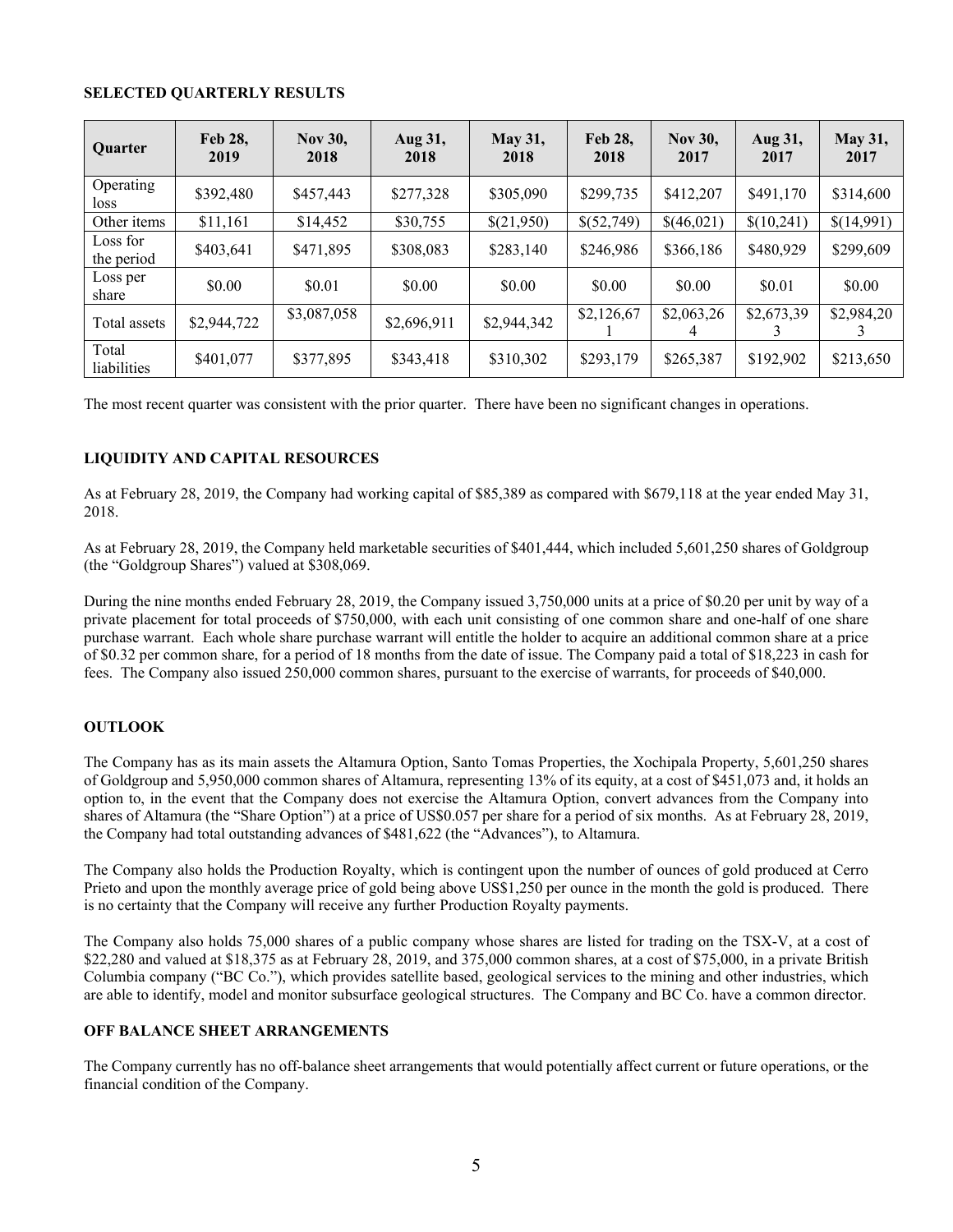## **TRANSACTIONS WITH RELATED PARTIES**

During the nine months ended February 28, 2019, the Company entered into transactions with related parties as follows:

- (a) paid or accrued management and directors fees totalling \$117,750 to a company controlled by Craig Dalziel, President and CEO of the Company, for management and other services, and to Mr. Dalziel directly for Mr. Dalziel's services as director of the Company;
- (b) paid or accrued consulting fees totalling \$16,200 to a company controlled by Craig Dalziel, for project research services;
- (c) paid or accrued professional and consulting fees totalling \$99,000 to David Rose, Corporate Secretary of the Company, for legal and management consulting services provided to the Company;
- (d) paid or accrued consulting and directors fees totalling \$40,750 to a company controlled by Steve Vanry, Chief Financial Officer of the Company, and to Mr. Vanry directly, for his services as Chief Financial Officer and director;
- (e) paid or accrued directors fees totalling \$11,250 to Robert Friesen for Mr. Friesen's services as a director; and
- (f) paid or accrued directors fees totalling \$11,250 to Stephen Leahy for Mr. Leahy's services as a director.

As at February 28, 2019, \$256,164 was owing to officers and directors for directors, management, consulting, legal and accounting fees. These charges were measured by the exchange amount, which is the amount agreed upon by the related parties. The amounts owing are unsecured, non-interest bearing and have no fixed repayment terms. The above transactions were incurred in the normal course of operations and are recorded at the exchange amount, being the amount agreed upon by the transacting parties.

During the nine months ended February 28, 2019, the Company advanced \$192,219, for total outstanding Advances of \$481,622, to Altamura, which is related by virtue of David Rose and a private company owned by the spouse of Craig Dalziel collectively having significant influence in Altamura.

# **CONTRACTUAL OBLIGATIONS**

The Company has no material capital lease agreements and no material long term obligations other than those described above or in the description of mineral properties.

# **RISKS AND UNCERTAINTIES**

The Company is in the mineral exploration and development business and, as such, is exposed to a number of risks and uncertainties that are not uncommon to other companies in the same business. Some of the possible risks include the following:

(a) The industry is capital intensive and subject to fluctuations in metal prices, market sentiment, foreign exchange and interest rates. The recovery of the Company's investment in resource properties and the attainment of profitable operations is dependent upon the discovery and development of economic ore reserves and the ability to arrange sufficient financing to bring the ore reserves into production.

The only sources of future funds for further acquisitions and exploration programs, or if such exploration programs are successful, the development of economic ore bodies and commencement of commercial production thereon, which are presently available to the Company are the Goldgroup Transaction Consideration and the sale of equity capital or the offering by the Company of an interest in its properties to be earned by another interested party to carry out further exploration or development.

- (b) Any future equity financings by the Company for the purpose of raising additional capital may result in substantial dilution to the holdings of existing shareholders.
- (c) The Company's capital resources are largely determined by the strength of the resource markets and the status of the Company's projects in relation to these markets, and its ability to compete for investor support of its projects.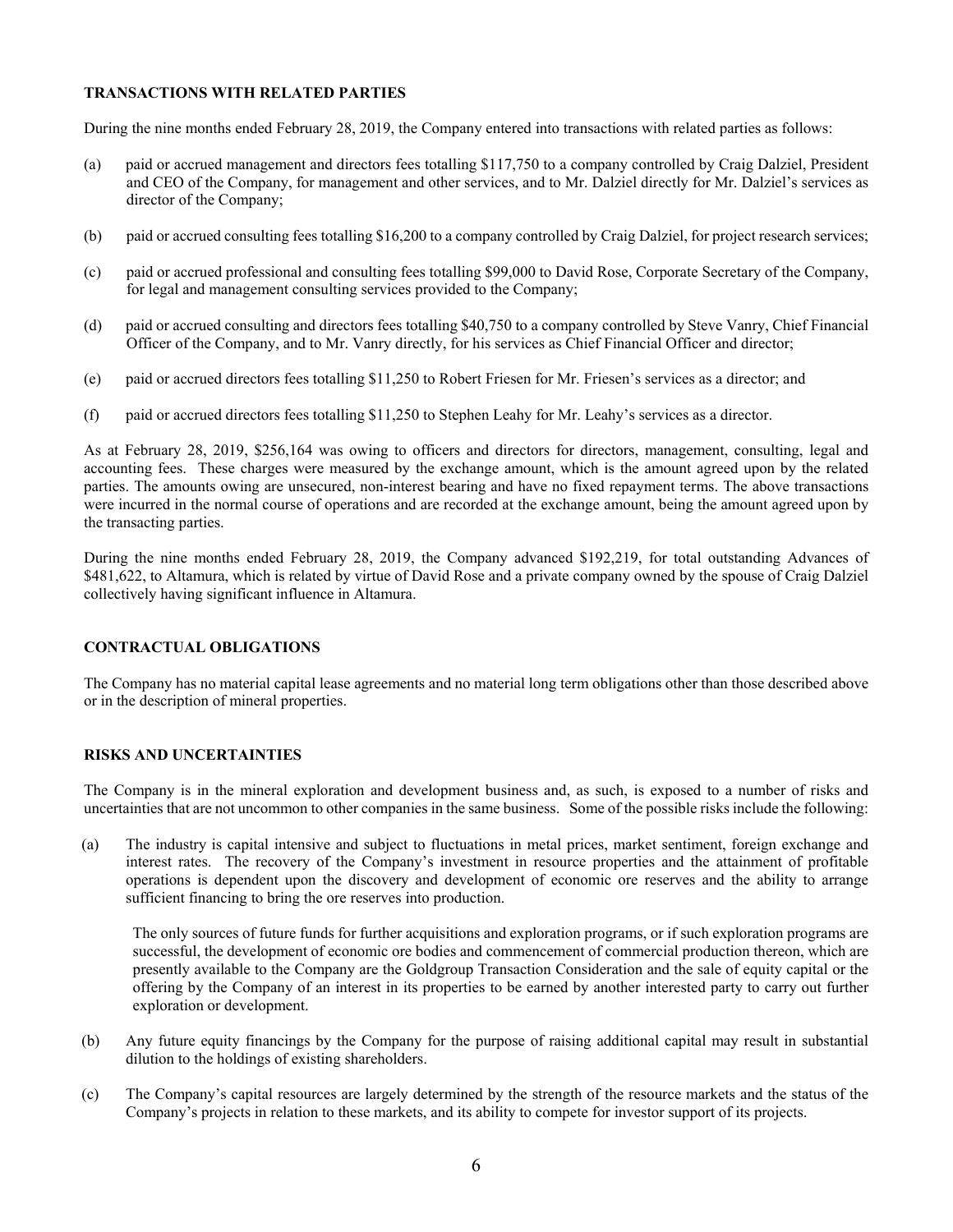# **RISKS AND UNCERTAINTIES** (cont'd…)

- (d) The prices of metals greatly affect the value of and the potential value of its properties. This, in turn greatly affects its ability to raise equity capital, negotiate option agreements and form joint ventures;
- (e) The Company must comply with health, safety, and environmental regulations governing air and water quality and land disturbances and provide for mine reclamation and closure costs. The Company's permission to operate could be withdrawn temporarily where there is evidence of serious breaches of such regulations, or even permanently in the case of extreme breaches. Significant liabilities could be imposed on the Company for damages, clean-up costs or penalties in the event of certain discharges into the environment, environmental damage caused by previous owners of acquired properties or noncompliance with environmental laws or regulations.
- (f) The operations of the Company will require various licenses and permits from various governmental authorities. There is no assurance that the Company will be successful in obtaining the necessary licenses and permits to continue exploration and development activities in the future.
- (g) Although the Company has taken steps to verify title to mineral properties in which it has an interest, these procedures do not guarantee the Company's title. Such properties may be subject to prior agreements or transfers and title may be affected by such undetected defects.

Should one or more of these risks and uncertainties materialize, or should underlying assumptions prove incorrect, then actual results may vary materially from those described on any forward looking statement.

The development and exploration activities of the Company are subject to various laws governing exploration, development, and labour standards which may affect the operations of the Company as these laws and regulations set various standards regulating certain aspects of health and environmental quality. They provide for penalties and other liabilities for the violation of such standards and establish, in certain circumstances, obligations to rehabilitate current and former facilities and locations where operations are or were conducted.

# **CRITICAL ACCOUNTING ESTIMATES**

The preparation of the condensed interim consolidated financial statements requires the Company to make estimates and assumptions concerning the future. The Company's management reviews these estimates and underlying assumptions on an ongoing basis, based on experience and other factors, including expectations of future events that are believed to be reasonable under the circumstances. Revisions to estimates are adjusted for prospectively in the period in which the estimates are revised.

Critical accounting estimates are estimates and assumptions made by management that may result in a material adjustment to the carrying amount of assets and liabilities within the next financial year and are, but are not limited to, the following:

Share-based payment - The fair value of stock options issued are subject to the limitation of the Black-Scholes option pricing model which incorporates market data and which involves uncertainty and subjectivity in estimates used by management in the assumptions. Changes in the input assumptions can materially affect the fair value estimate of stock options.

Valuation of marketable securities - The Company evaluates, among other factors, the duration and extent to which the fair value of an investment is less than its cost; and the financial health of, and near term business outlook for, the investee, including factors such as industry and sector performance, changes in technology, and operational and financing cash flow.

The carrying value and the recoverability of exploration and evaluation assets - Management has determined that exploration, evaluation and related costs incurred, which were capitalized may have future economic benefits and may be economically recoverable. Management uses several criteria in its assessments of economic recoverability and probability of future economic benefits including geologic and other technical information, history of conversion of mineral deposits with similar characteristics to its own properties to proven and probable mineral reserves, scoping and feasibility studies, accessible facilities and existing permits.

Valuation of production royalty - The Company is entitled to royalty income as disclosed in Note 5 of the condensed interim consolidated financial statements. The Company has estimated the value of the production royalty to be \$Nil due to lack of certainty of future ongoing production and values.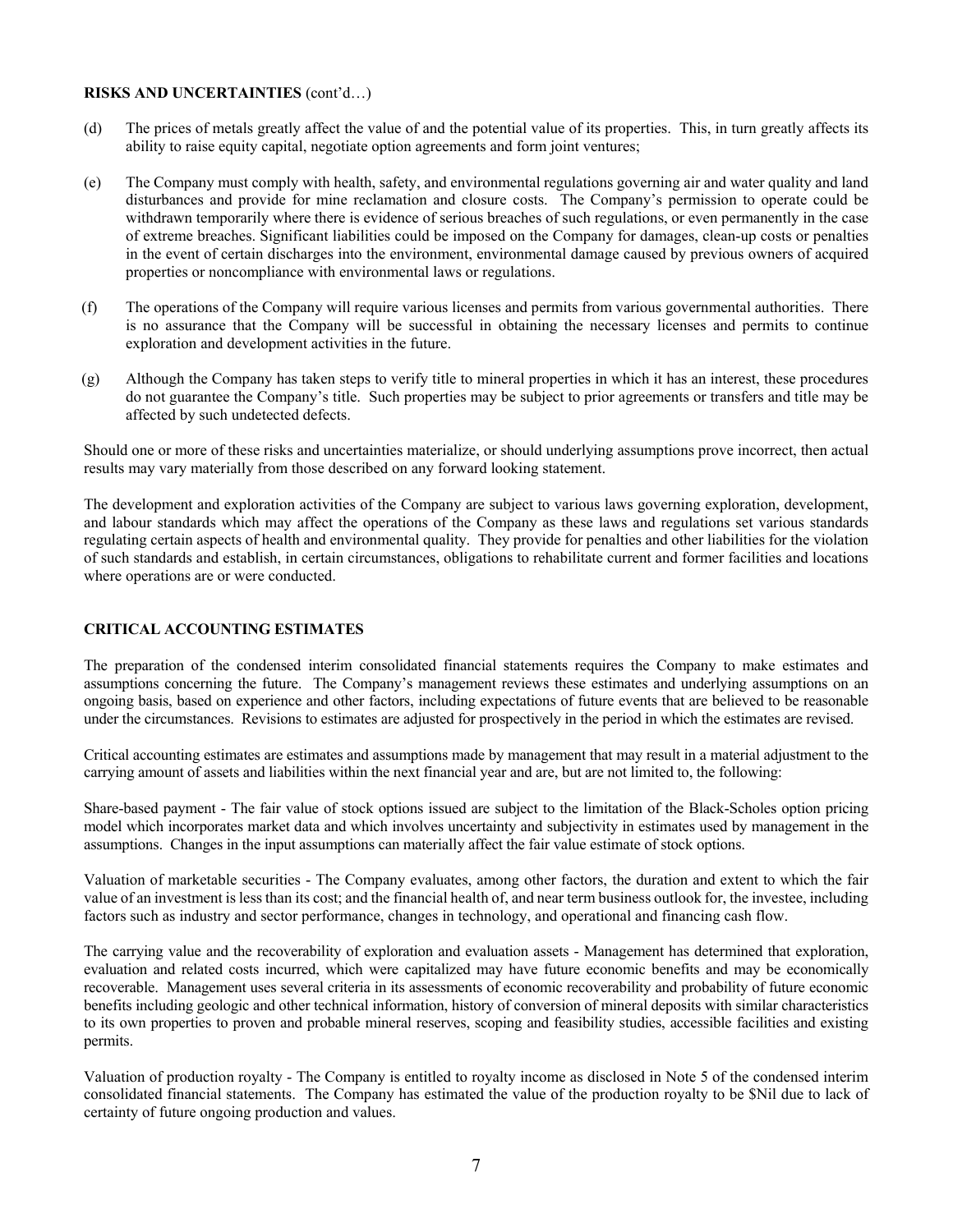## **CHANGES IN ACCOUNTING POLICIES**

## **New accounting policies adopted**

The following standards and amendments to existing standards have been adopted by the Company effective June 1, 2018:

## *IFRS 9, Financial instruments*

The Company retrospectively adopted IFRS 9, "Financial Instruments". IFRS 9 sets out requirements for recognizing and measuring financial assets, financial liabilities and some contracts to buy or sell non-financial items. This standard replaces IAS 39, "Financial Instruments: Recognition and Measurement". Prior periods were not restated and there was no material impact to the Company's condensed interim consolidated financial statements as a result of transitioning to IFRS 9.

The adoption of IFRS 9 has not had a significant effect on the Company's accounting treatment related to financial liabilities and financial assets. The impact of IFRS 9 on the classification and measurement of financial assets and financial liabilities is set out below.

#### Classification and measurement of financial assets and liabilities

Under IFRS 9, financial assets, on initial recognition, are recognized at fair value and subsequently classified and measured at: amortized cost; fair value through other comprehensive income ("FVOCI") or fair value through profit or loss ("FVTPL"). IFRS 9 eliminates the previous IAS 39 categories for financial assets of held to maturity, loans and receivables and available for sale. The classification of financial assets depends on the purpose for which the financial assets were acquired. The Company's financial assets which consist of cash and receivables are classified as amortized cost. Financial assets are classified as current assets or non-current assets based on their maturity date. Cash has changed classification from FVTPL to amortized cost. The carrying value is equal to its fair value given the short-term nature of the asset, therefore, there is no change in the carrying value as a result of the change in classification. Marketable securities are classified as FVOCI.

Most of the requirements in IAS 39 for classification and measurement of financial liabilities were carried forward in IFRS 9, and, as such, the Company's accounting policy with respect to financial liabilities is substantially unchanged. The Company's financial liabilities which consist of trade payables and accrued liabilities are classified as amortized cost.

#### Impairment of financial assets

An expected credit loss ("ECL") model applies to financial assets measured at amortized cost. The ECL model requires a loss allowance to be recognized based on expected credit losses. The estimated present value of future cash flows associated with the asset is determined and an impairment loss is recognized for the difference between this amount and the carrying amount as follows: the carrying amount of the asset is reduced to estimated present value of the future cash flows associated with the asset, discounted at the financial asset's original effective interest rate, either directly or through the use of an allowance account and the resulting loss is recognized in profit or loss for the period. In a subsequent period, if the amount of the impairment loss related to financial assets measured at amortized cost decreases, the previously recognized impairment loss is reversed through profit or loss to the extent that the carrying amount of the investment at the date the impairment is reversed does not exceed what the amortized cost would have been had the impairment not been recognized. The adoption of the ECL impairment model had a negligible impact on the carrying amounts of the Company's financial assets given the nature of the items and that receivables are substantially all current and there is a minimal level of default.

# *IFRS 15, Revenue from contracts with customers*

IFRS 15 establishes principles that an entity shall apply to report useful information to users of financial statements about the nature, amount, timing and uncertainty of revenue and cash flows arising from a contract with a customer.

There was no impact on the condensed interim consolidated financial statements as a result of adopting this standard.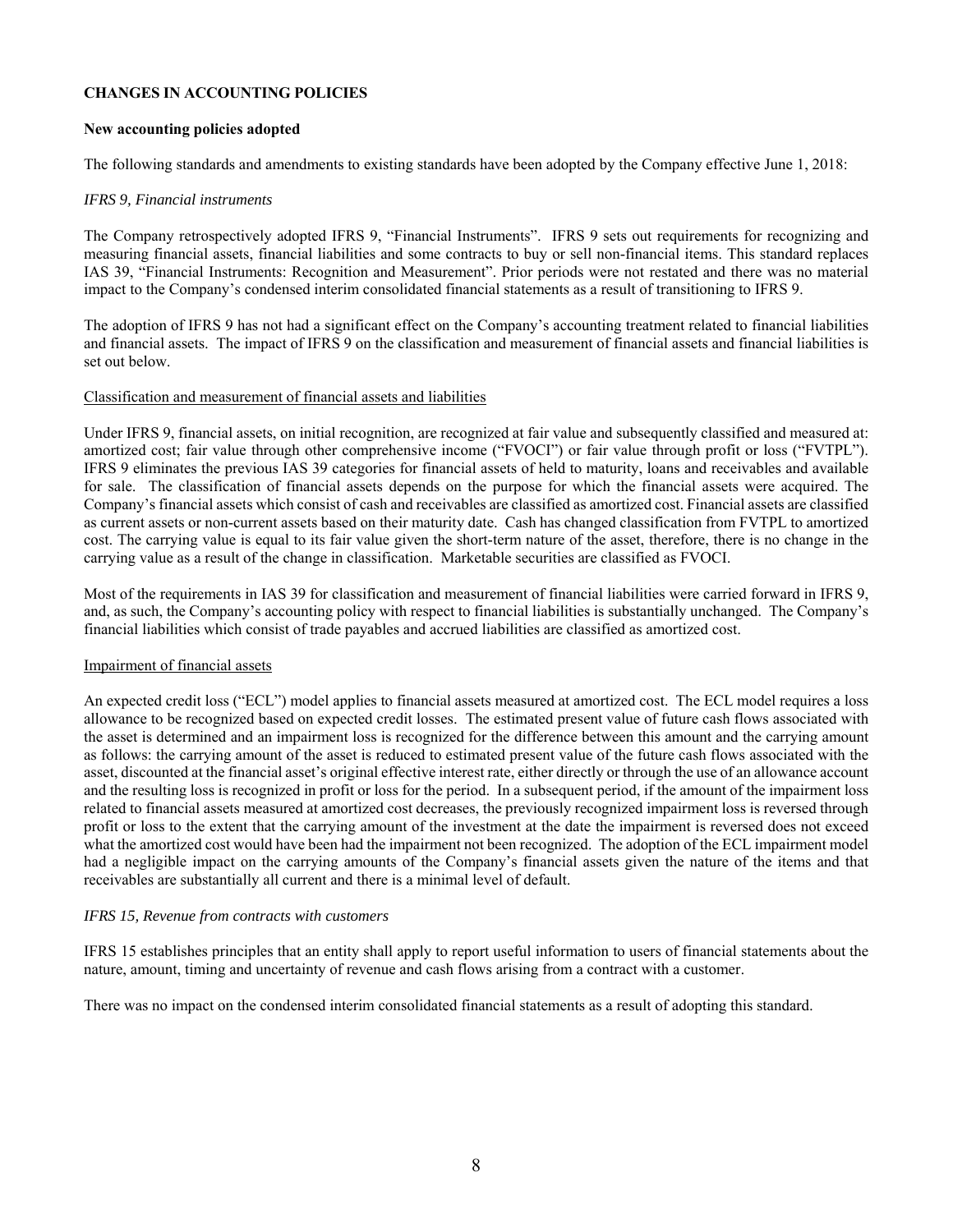# **CHANGES IN ACCOUNTING POLICIES** (cont'd)

#### **New standards, interpretations and amendments to existing standards not yet effective**

The following standards, amendments to standards and interpretations have been issued but are not effective for annual periods beginning on or after January 1, 2019:

#### *IFRS 16, Leases*

This standard sets out the principles for recognition, measurement, presentation, and disclosure of leases including guidance for both parties to a contract, the lessee and the lessor. It eliminates the classification of leases as either operating or finance leases as is required by IAS 17 and instead introduces a single lessee accounting model.

The Company is currently evaluating the impact this standard is expected to have on the Company's consolidated financial statements.

# **FINANCIAL INSTRUMENT RISK AND CAPITAL**

The Company's objectives when managing capital are to identify, pursue and complete the exploration and development of mineral properties, to maintain financial strength, to protect its ability to meet its on-going liabilities, to continue as a going concern, to maintain creditworthiness and to maximize returns for shareholders over the long term. The Company does not have any externally imposed capital requirements to which it is subject. Capital of the Company comprises of shareholders' equity. There has been no significant change in the Company's objectives, policies and processes for managing its capital during the nine months ended February 28, 2019.

The Company manages the capital structure and makes adjustments to it in light of changes in economic conditions and the risk characteristics of the underlying assets. To maintain or adjust the capital structure, the Company may attempt to issue new shares. The Company's investment policy is to invest its cash in financial instruments in high credit quality financial institutions with terms to maturity selected with regards to the expected timing of expenditures from continuing operations.

#### **Fair value hierarchy**

The Company's financial instruments recorded at fair value require disclosure about how the fair value was determined based on significant levels of inputs described in the following hierarchy:

Level 1 - Quoted prices are available in active markets for identical assets or liabilities as of the reporting date. Active markets are those in which transactions occur in sufficient frequency and value to provide pricing information on an ongoing basis.

Level 2 - Pricing inputs are other than quoted prices in active markets included in level 1. Prices in level 2 are either directly or indirectly observable as of the reporting date. Level 2 valuations are based on inputs including quoted forward prices for commodities, time value and volatility factors, which can be substantially observed or corroborated in the market place.

Level 3 - Valuations in this level are those with inputs for the asset or liability that are not based on observable market data.

#### **Management of Industry Risk**

The Company is engaged in mineral exploration and manages related industry risk issues directly. The Company may be at risk for environmental issues and fluctuations in commodity pricing as well as changes in foreign government policy. Management is not aware of and does not anticipate any significant environmental remediation costs or liabilities in respect of its current operations; however, it is not possible to be certain that all aspects of environmental issues affecting the Company, if any, have been fully determined or resolved.

#### **Management of Financial Risk**

The carrying value of cash, receivables, note receivable and trade payables and accrued liabilities approximated their fair value because of the short-term nature of these instruments. Cash is measured at a level 1 of the fair value hierarchy. The Goldgroup and Pub Co. shares recorded in marketable securities are measured at a level 1 of the fair value hierarchy and the BC Co. shares recorded in marketable securities are measured using level 3 of the fair value hierarchy based on cost at time of acquisition.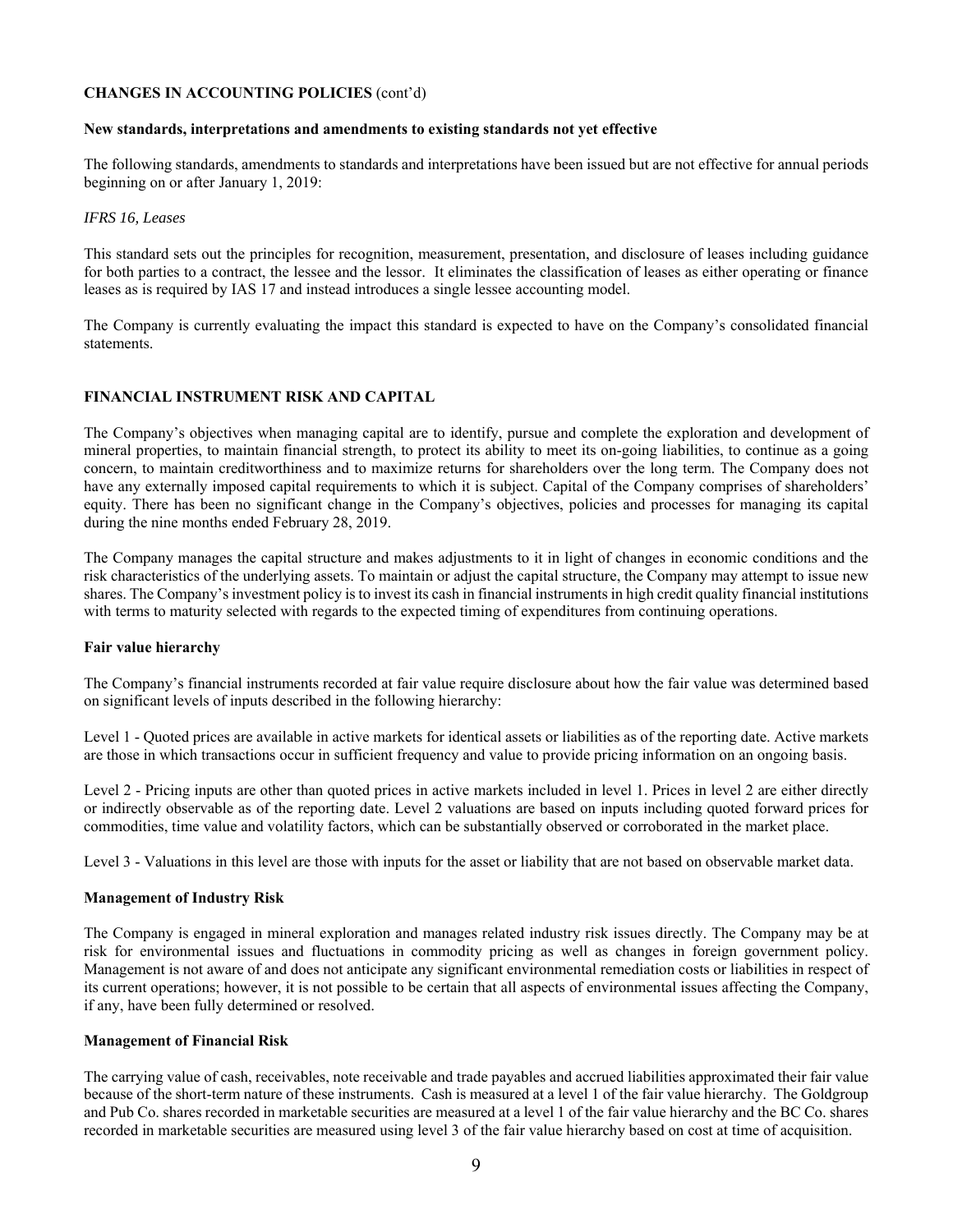# **FINANCIAL INSTRUMENT RISK AND CAPITAL** (cont'd)

The Company's financial instruments are exposed to certain financial risks, which include credit risk, liquidity risk, and market risk.

# **Credit Risk**

Credit risk is the risk that one party to a financial instrument will fail to discharge an obligation and cause the other party to incur a financial loss. The Company's primary exposure to credit risk is on its bank accounts. The bank accounts are mainly held with a major Canadian bank and this minimizes the risk to the Company.

# **Liquidity Risk**

Liquidity risk is the risk that the Company will not have sufficient funds to meet its financial obligations when they are due. The Company manages liquidity risk through the management of its capital structure and financial leverage as outlined above. The Company monitors its ability to meet its short-term expenditures by raising additional funds through share issuance when required. All of the Company's financial liabilities have contractual maturities of 30 days or due on demand and are subject to normal trade terms. The Company is exposed to liquidity risk.

## **Foreign Exchange Risk**

The Company's property interests in Mexico make it subject to foreign currency fluctuations, which may adversely affect the Company's financial position, results of operations and cash flows. The Company is affected by changes in exchange rates between the Canadian dollar and foreign currencies. The Company does not invest in derivatives to mitigate these risks. The effect of a 1% change in the foreign exchange rate on the cash held in foreign currencies at February 28, 2019 is nominal.

## **Interest Rate Risk**

Interest rate risk is the risk that the fair value or future cash flows of a financial instrument will fluctuate because of changes in market interest rates. The Company is not exposed to significant interest rate risk.

# **SUBSEQUENT EVENT**

In addition to the subsequent events disclosed elsewhere in this MD&A, subsequent to February 28, 2019, the Company issued 3,200,000 units at a price of \$0.25 per unit by way of a private placement for total proceeds of \$800,000, with each unit consisting of one common share and one-half of one share purchase warrant. Each whole share purchase warrant will entitle the holder to acquire an additional common share at a price of \$0.40 per common share, for a period of 18 months from the date of issue.

# **OTHER MD&A DISCLOSURE REQUIREMENTS**

#### **Disclosure by Venture Issuer without significant revenue**

An analysis of the material components of the Company's general and administrative expenses is disclosed in the Financial Statements to which this MD&A relates. An analysis of the material components of the acquisition and deferred exploration costs of the Company's mineral properties is disclosed in the annual Financial Statements to which this MD&A relates.

#### **Share Capital**

As at April 29, 2019, the Company had 96,847,405 common shares, 7,250,000 incentive stock options, and 7,725,000 share purchase warrants outstanding.